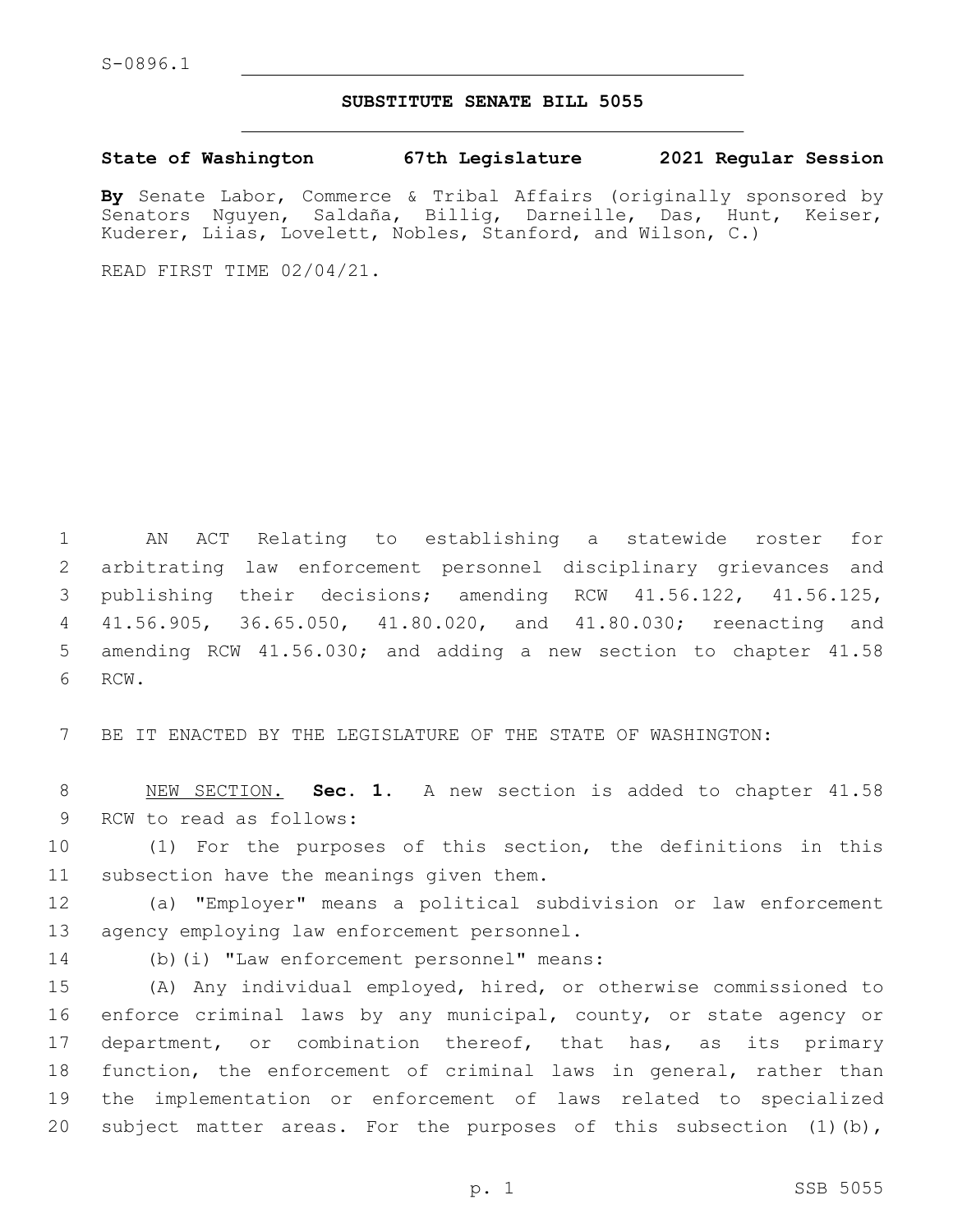officers employed, hired, or otherwise commissioned by the department of fish and wildlife are considered law enforcement personnel.

 (B) Corrections officers and community corrections officers 4 employed by the department of corrections.

 (ii) "Law enforcement personnel" does not include any individual hired as an attorney to prosecute or litigate state or local criminal laws or ordinances, nor any civilian individuals hired to do 8 administrative work.

 (iii) For the purposes of this subsection (1)(b), "primary function" means that function to which the greater allocation of 11 resources is made.

 (c) "Disciplinary grievance" means a dispute or disagreement regarding any disciplinary action, discharge, or termination decision arising under a collective bargaining agreement covering law 15 enforcement personnel.

 (d) "Grievance arbitration" means binding arbitration of a disciplinary grievance under the grievance procedures established in a collective bargaining agreement covering law enforcement personnel.

 (2)(a) The arbitrator selection procedure established under this section applies to all grievance arbitrations for disciplinary actions, discharges, or terminations of law enforcement personnel 22 which are heard on or after January 1, 2022.

 (b)(i) The grievance procedures for all collective bargaining agreements covering law enforcement personnel negotiated or renewed on or after January 1, 2022, must include the arbitrator selection procedure established in this section if the collective bargaining agreement provides for arbitration as a means of resolving grievances for disciplinary actions, discharges, or terminations.

 (ii) The provisions of grievance procedures governing the appeal of disciplinary grievances in collective bargaining agreements covering law enforcement personnel negotiated or renewed prior to January 1, 2022, that provide for arbitration but do not contain the arbitrator selection procedures established in this section expire upon the expiration date of the collective bargaining agreement and may not be extended or rolled over beyond the expiration date of the 36 collective bargaining agreement.

 (c) This section does not require any party to a collective bargaining agreement in existence on the effective date of this section to reopen negotiations of the agreement or to apply any of the rights and responsibilities under this act unless and until the

p. 2 SSB 5055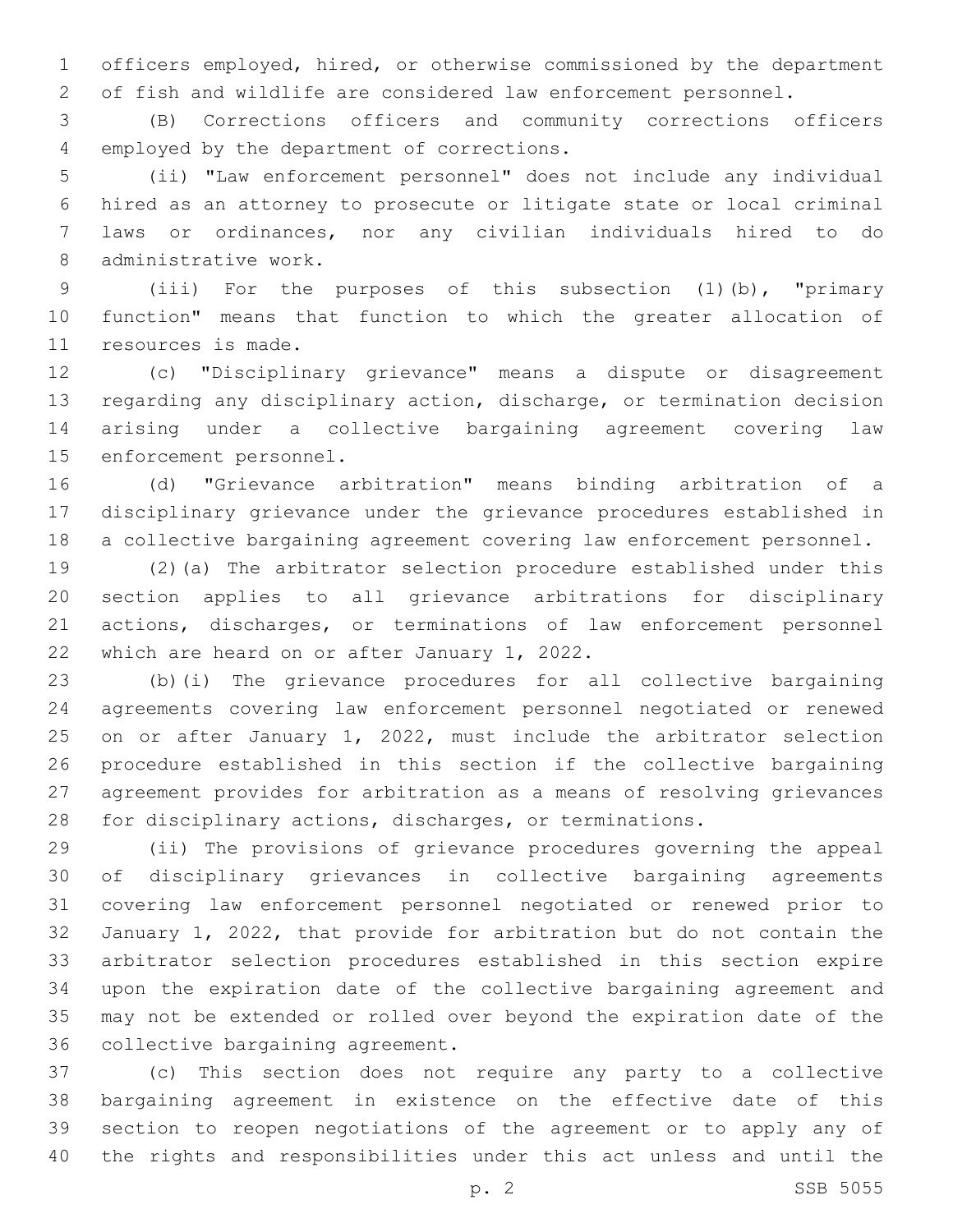existing agreement is reopened or renegotiated by the parties or 2 expires.

 (3) All fees charged by arbitrators under this section must be in accordance with a schedule of fees established by the commission on an annual basis. The parties are responsible for paying the arbitrator's fees as set forth in the parties' negotiated fee-sharing provisions of their collective bargaining agreement or, in the absence of contractual fee-sharing provisions, shall be borne equally 9 by the parties.

 (4) The commission must appoint a roster of a minimum of nine persons and a maximum of 18 persons suited and qualified by training and experience to act as arbitrators for law enforcement personnel 13 grievance arbitrations under this section.

 (a) The commission may only consider appointing persons who 15 possess:

 (i) A minimum of six years' experience as a full-time labor relations advocate and who has been the principal representative of either labor or management in at least 10 arbitration proceedings;

 (ii) A minimum of six years' experience as a full-time labor 20 mediator with substantial mediation experience;

 (iii) A minimum of six years' experience as an arbitrator and who has decided at least 10 cases involving collective bargaining 23 disputes; or

 (iv) A minimum of six years' experience as a practitioner or full-time instructor of labor law or industrial relations, including substantial content in the area of collective bargaining, labor 27 agreements, and contract administration.

 (b) In making these appointments, and as applicable, the 29 commission must consider these factors:

 (i) A candidate's familiarity, experience, and technical and theoretical understanding of and experience with labor law, the grievance process, and the field of labor arbitration;

 (ii) A candidate's ability and willingness to travel through the state, conduct hearings in a fair and impartial manner, analyze and evaluate testimony and exhibits, write clear and concise awards in a timely manner, and be available for hearings within a reasonable time 37 after the request of the parties;

 (iii) A candidate's experience and training in cultural competency, racism, implicit bias, and recognizing and valuing 40 community diversity and cultural differences; and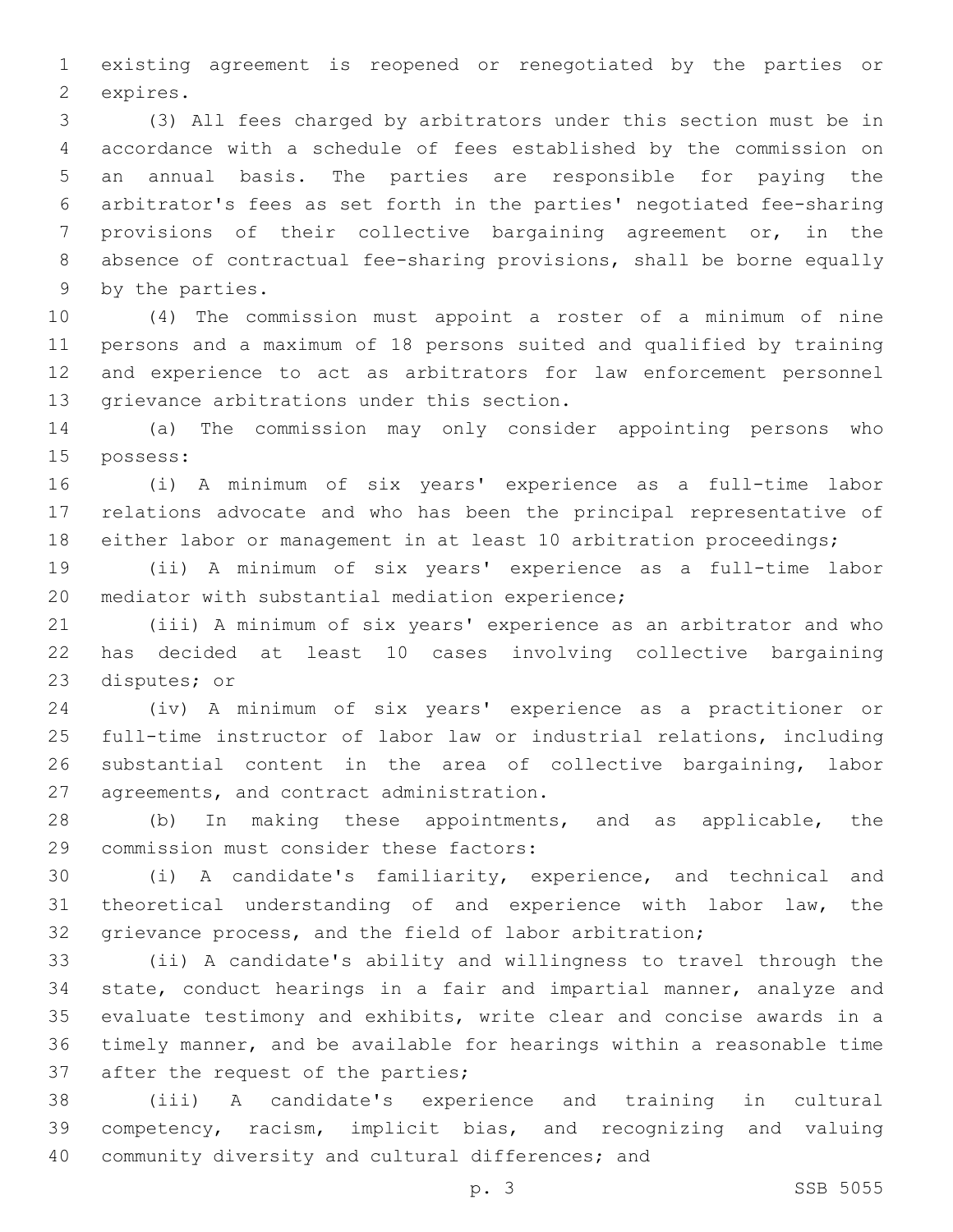(iv) A candidate's familiarity and experience with the law enforcement profession, including ride-alongs with on-duty officers, participation in a citizen's academy conducted by a law enforcement agency, or other activities that provide exposure to the environments, choices, and judgments required by officers in the 6 field.

 (5) The appointments are effective immediately upon selection by the commission. Except for appointments subject to subsection (6) of this section, appointments are for three years to expire on the first 10 Monday in January.

 (6) The commission must make at least three of the initial appointments to the roster of arbitrators for terms to expire on the first Monday in January 2024, at least three of the appointments for terms to expire on the first Monday in January 2025, and at least three of the appointments for terms to expire on the first Monday in January 2026. The initial terms of arbitrators appointed under this 17 subsection may be for longer than three years.

 (7) Subsequent appointments to the roster of arbitrators must be for three-year terms to expire on the first Monday in January, with the terms of no more than three arbitrators to expire in the same 21 year.

 (8) Nothing in this section prevents roster arbitrators from issuing decisions, or retaining jurisdiction to address issues relating to remedy, after the expiration of their term, if the arbitration hearing occurred during the term of their appointment.

 (9) An arbitrator may be reappointed to the roster upon expiration of the arbitrator's term. If the arbitrator is not reappointed, the arbitrator may continue to serve until a successor is appointed, but in no case later than July 1st of the year in which 30 the arbitrator's term expires.

 (10) The commission may remove an arbitrator from the roster through a majority vote. A vacancy on the roster caused by a removal, a resignation, or another reason must be filled by the commission as necessary to fill the remainder of the arbitrator's term. A vacancy on the roster occurring with less than six months remaining in the arbitrator's term must be filled for the existing term and the 37 following three-year term.

 (11) A person appointed to the arbitrator roster under this section must complete training as developed, implemented, and required by the executive director. The commission may adopt rules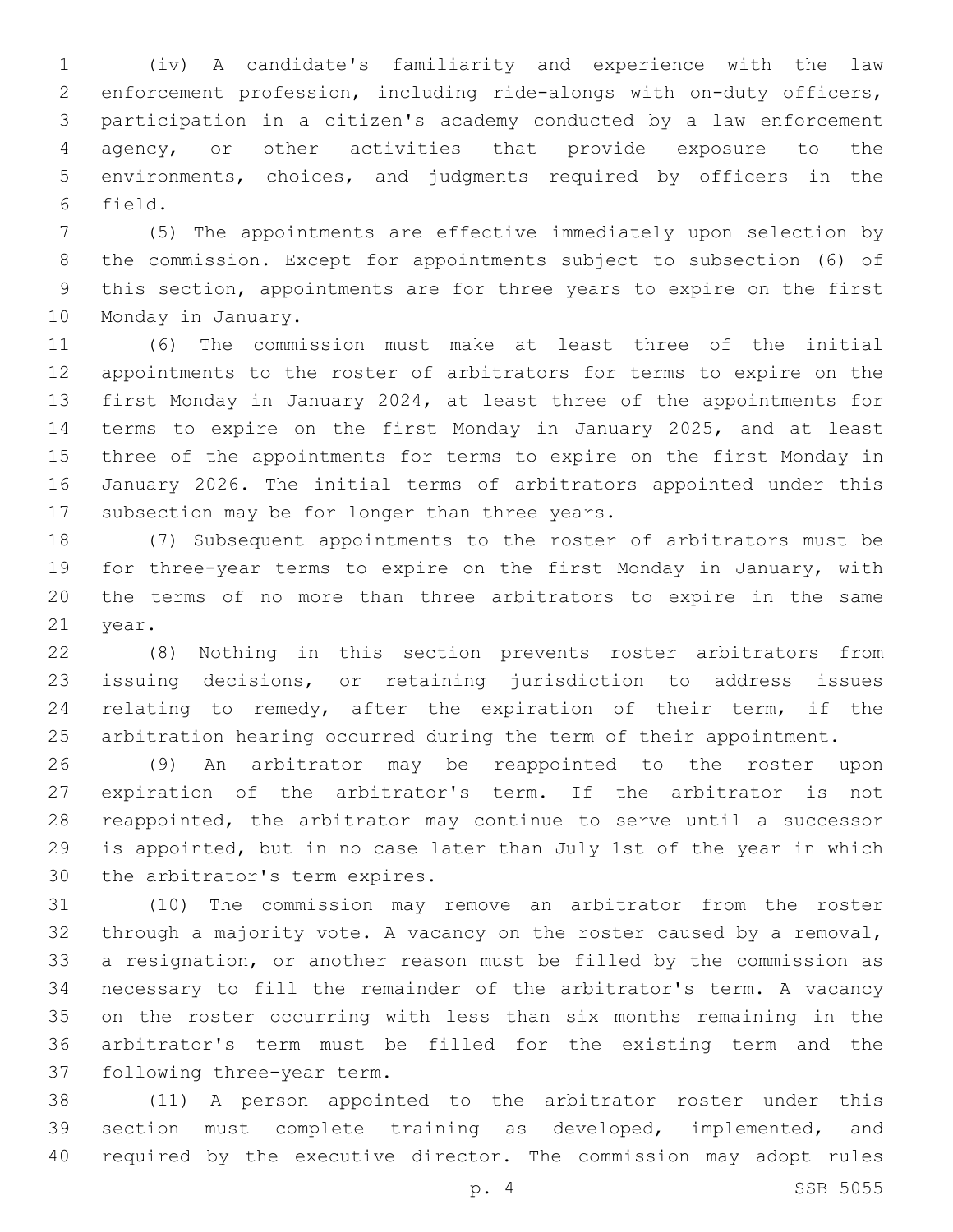establishing training requirements consistent with this section. The commission may also establish fees in order to cover the costs of developing and providing the training. At a minimum, an initial 4 training must include:

 (a) At least six hours on the topics of cultural competency, racism, implicit bias, and recognizing and valuing community 7 diversity and cultural differences; and

 (b) At least six hours on topics related to the daily experience of law enforcement personnel, which may include ride-alongs with on- duty officers, participation in a citizen's academy conducted by a law enforcement agency, shoot/don't shoot training provided by a law enforcement agency, or other activities that provide exposure to the environments, choices, and judgments required of officers in the field. For the purposes of this subsection (11)(b), "shoot/don't shoot training" means an interactive firearms training that simulates real-world scenarios to train law enforcement personnel on the use of 17 force.

 (12) An arbitrator appointed to the roster of arbitrators must complete the required initial training within six months of the 20 arbitrator's appointment.

 (13)(a) The executive director must assign an arbitrator or panel of arbitrators from the roster to each law enforcement personnel grievance arbitration under this section on rotation through the 24 roster alphabetically ordered by last name.

 (i) If the arbitrator is unable to hear the case within three months from the request for an arbitrator, the executive director must appoint the next arbitrator from the roster alphabetically.

 (ii) If an arbitrator has a conflict of interest that may reasonably be expected to materially impact the arbitrator's impartiality, the arbitrator must disclose such conflict to the executive director. The executive director may determine whether the conflict merits assigning the next arbitrator on the roster. Either party may petition the executive director to have an assigned arbitrator removed due to a conflict of interest that may reasonably be expected to materially impact the arbitrator's impartiality. If their petition is granted by the executive director, the executive director must assign the next arbitrator or panel of arbitrators on 38 the roster.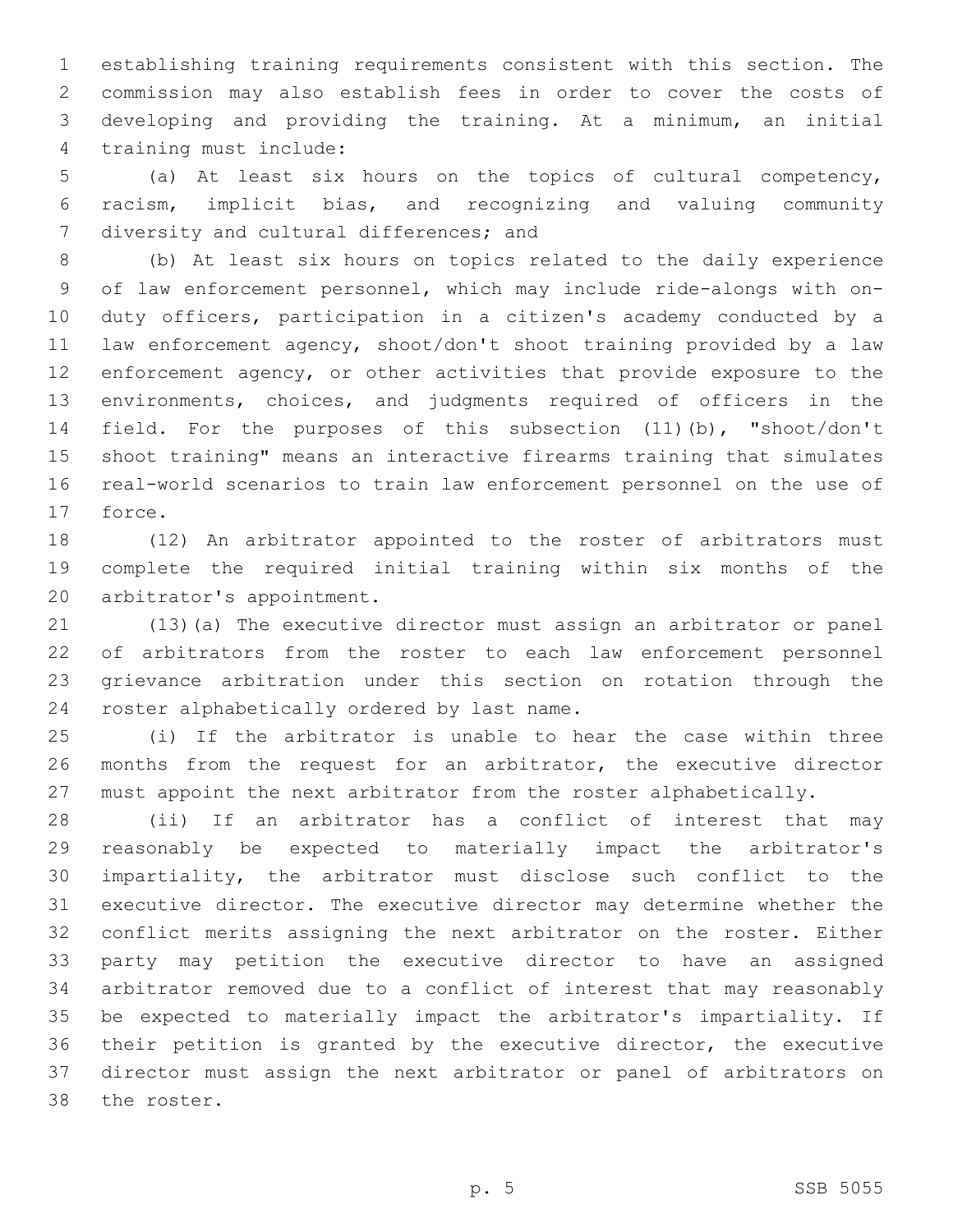(b) The arbitrator or panel of arbitrators shall decide the disciplinary grievance, and the decision is binding subject to the 3 provisions of chapter 7.04A RCW.

 (c) The parties may not participate in, negotiate for, or agree to the selection of an arbitrator or arbitration panel under this section. Employers and law enforcement personnel, through their certified exclusive bargaining representatives, do not have the right to negotiate for or agree to a collective bargaining agreement or a grievance arbitration selection procedure that is inconsistent with this section, if the collective bargaining agreement provides for arbitration as a means of resolving grievances for disciplinary 12 actions, discharges, or terminations.

 (14) The commission must post law enforcement grievance arbitration decisions made under this section on its website within 15 30 days of the date the grievance arbitration decision is made, with 16 names of grievants and witnesses redacted.

 (15) The arbitrator selection procedure for law enforcement grievance arbitrations established under this section supersedes any inconsistent provisions in any other chapter governing employee relations and collective bargaining for law enforcement personnel.

 **Sec. 2.** RCW 41.56.122 and 2019 c 230 s 11 are each amended to 22 read as follows:

23 ((A)) Subject to section 1 of this act, a collective bargaining agreement may provide for binding arbitration of a labor dispute arising from the application or the interpretation of the matters 26 contained in a collective bargaining agreement.

 **Sec. 3.** RCW 41.56.125 and 1975 1st ex.s. 296 s 23 are each 28 amended to read as follows:

29 ((In)) Except for law enforcement personnel grievance arbitrations subject to section 1 of this act, in addition to any other method for selecting arbitrators, the parties may request the public employment relations commission to, and the commission shall, appoint a qualified person who may be an employee of the commission to act as an arbitrator to assist in the resolution of a labor dispute between such public employer and such bargaining representative arising from the application of the matters contained in a collective bargaining agreement. The arbitrator shall conduct such arbitration of such dispute in a manner as provided for in the

p. 6 SSB 5055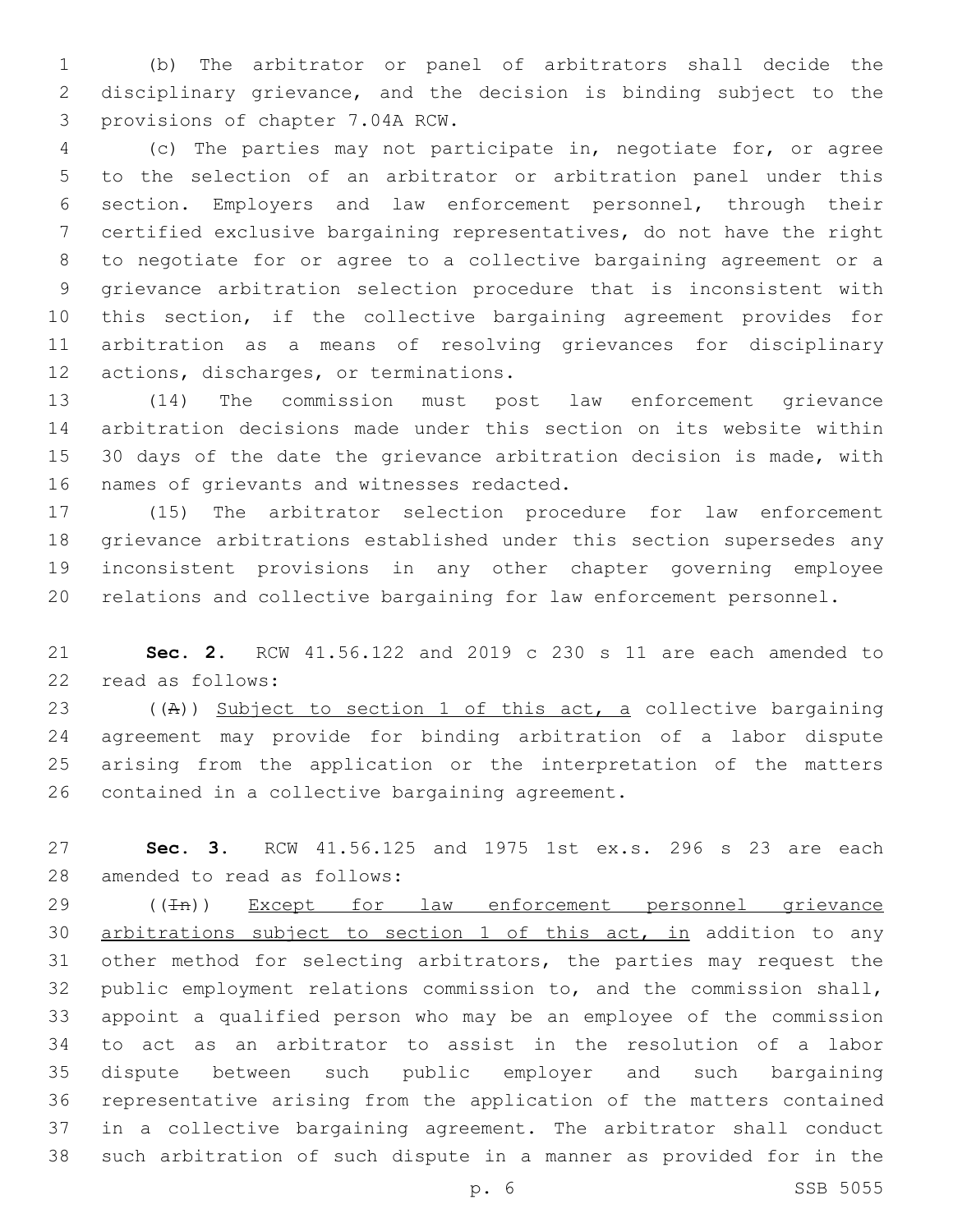collective bargaining agreement: PROVIDED, That the commission shall not collect any fees or charges from such public employer or such bargaining representative for services performed by the commission under the provisions of this chapter: PROVIDED FURTHER, That the provisions of chapter 49.08 RCW shall have no application to this 6 chapter.

 **Sec. 4.** RCW 41.56.905 and 1983 c 287 s 5 are each amended to 8 read as follows:

 The provisions of this chapter are intended to be additional to other remedies and shall be liberally construed to accomplish their purpose. Except as provided in RCW 53.18.015 and section 1 of this 12 act, if any provision of this chapter conflicts with any other statute, ordinance, rule or regulation of any public employer, the 14 provisions of this chapter shall control.

 **Sec. 5.** RCW 36.65.050 and 1984 c 91 s 5 are each amended to read 16 as follows:

17 ( $(\pm f)$ ) Subject to the requirements of RCW 41.56.100 and section 1 18 of this act, if the city-county government includes a fire protection or law enforcement unit that was, prior to the formation of the city- county, governed by a state statute providing for binding arbitration in collective bargaining, then the entire fire protection or law enforcement unit of the city-county shall be governed by that 23 statute.

 **Sec. 6.** RCW 41.80.020 and 2015 3rd sp.s. c 1 s 318 are each 25 amended to read as follows:

 (1) Except as otherwise provided in this chapter, the matters 27 subject to bargaining include wages, hours, and other terms and conditions of employment, and the negotiation of any question arising 29 under a collective bargaining agreement.

 (2) The employer is not required to bargain over matters 31 pertaining to:

 (a) Health care benefits or other employee insurance benefits, except as required in subsection (3) of this section;

(b) Any retirement system or retirement benefit; or

 (c) Rules of the director of financial management, the director of enterprise services, or the Washington personnel resources board 37 adopted under RCW 41.06.157.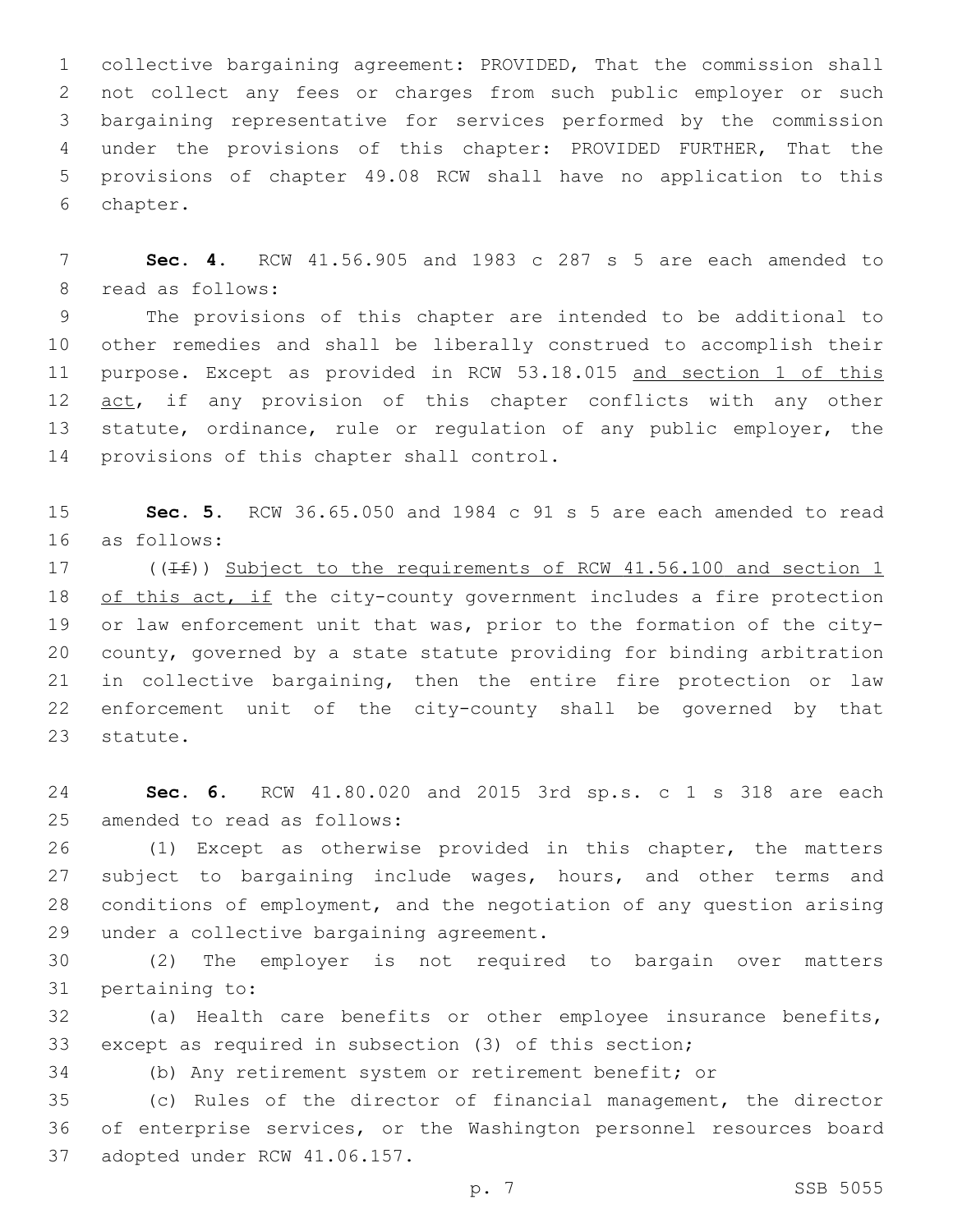(3) Matters subject to bargaining include the number of names to be certified for vacancies, promotional preferences, and the dollar amount expended on behalf of each employee for health care benefits. However, except as provided otherwise in this subsection for institutions of higher education, negotiations regarding the number of names to be certified for vacancies, promotional preferences, and the dollar amount expended on behalf of each employee for health care benefits shall be conducted between the employer and one coalition of all the exclusive bargaining representatives subject to this chapter. The exclusive bargaining representatives for employees that are subject to chapter 47.64 RCW shall bargain the dollar amount expended on behalf of each employee for health care benefits with the employer as part of the coalition under this subsection. Any such provision agreed to by the employer and the coalition shall be included in all master collective bargaining agreements negotiated by the parties. For institutions of higher education, promotional preferences and the number of names to be certified for vacancies shall be bargained under the provisions of RCW 41.80.010(4). For agreements covering the 2013-2015 fiscal biennium, any agreement between the employer and the coalition regarding the dollar amount expended on behalf of each employee for health care benefits is a separate agreement and shall not be included in the master collective bargaining agreements 23 negotiated by the parties.

 (4) The employer and the exclusive bargaining representative shall not agree to any proposal that would prevent the implementation of approved affirmative action plans or that would be inconsistent with the comparable worth agreement that provided the basis for the salary changes implemented beginning with the 1983-1985 biennium to 29 achieve comparable worth.

 (5) The employer and the exclusive bargaining representative shall not bargain over matters pertaining to management rights 32 established in RCW 41.80.040.

 (6) Except as otherwise provided in this chapter, if a conflict exists between an executive order, administrative rule, or agency 35 policy relating to wages, hours, and terms and conditions of employment and a collective bargaining agreement negotiated under this chapter, the collective bargaining agreement shall prevail. A provision of a collective bargaining agreement that conflicts with the terms of a statute is invalid and unenforceable.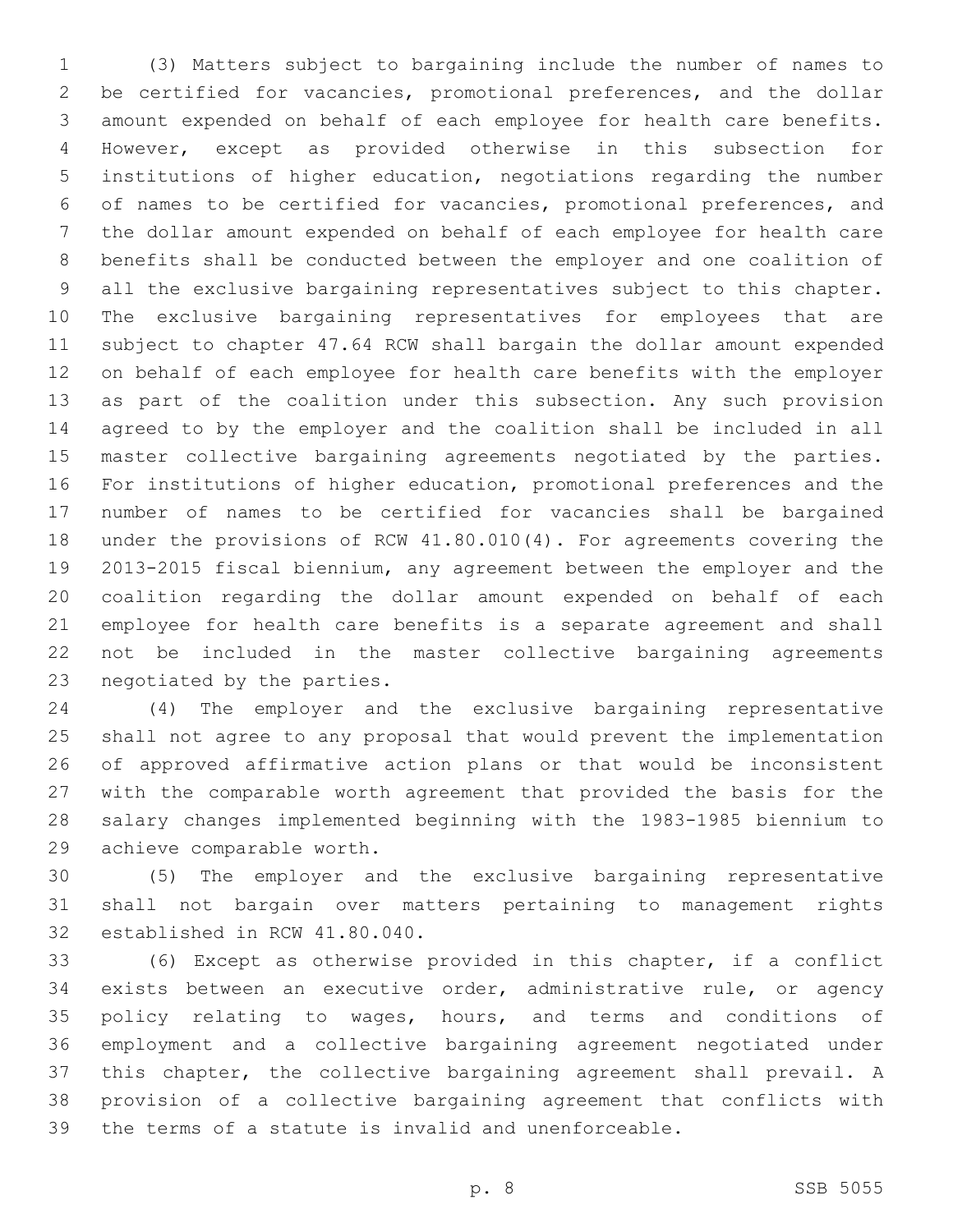(7) This section does not prohibit bargaining that affects 2 contracts authorized by RCW 41.06.142.

(8) Section 1 of this act applies to uniformed personnel.

 **Sec. 7.** RCW 41.56.030 and 2020 c 298 s 1 and 2020 c 289 s 1 are 5 each reenacted and amended to read as follows:

6 As used in this chapter:

 (1) "Adult family home provider" means a provider as defined in RCW 70.128.010 who receives payments from the medicaid and state-9 funded long-term care programs.

 (2) "Bargaining representative" means any lawful organization which has as one of its primary purposes the representation of employees in their employment relations with employers.

 (3) "Child care subsidy" means a payment from the state through a child care subsidy program established pursuant to RCW 74.12.340, 45 C.F.R. Sec. 98.1 through 98.17, or any successor program.

 (4) "Collective bargaining" means the performance of the mutual obligations of the public employer and the exclusive bargaining representative to meet at reasonable times, to confer and negotiate in good faith, and to execute a written agreement with respect to 20 grievance procedures, subject to section 1 of this act, and 21 collective negotiations on personnel matters, including wages, hours, and working conditions, which may be peculiar to an appropriate bargaining unit of such public employer, except that by such obligation neither party shall be compelled to agree to a proposal or be required to make a concession unless otherwise provided in this 26 chapter.

 (5) "Commission" means the public employment relations 28 commission.

 (6) "Executive director" means the executive director of the commission.30

 (7) "Family child care provider" means a person who: (a) Provides regularly scheduled care for a child or children in the home of the provider or in the home of the child or children for periods of less than twenty-four hours or, if necessary due to the nature of the parent's work, for periods equal to or greater than twenty-four hours; (b) receives child care subsidies; and (c) under chapter 43.216 RCW, is either licensed by the state or is exempt from 38 licensing.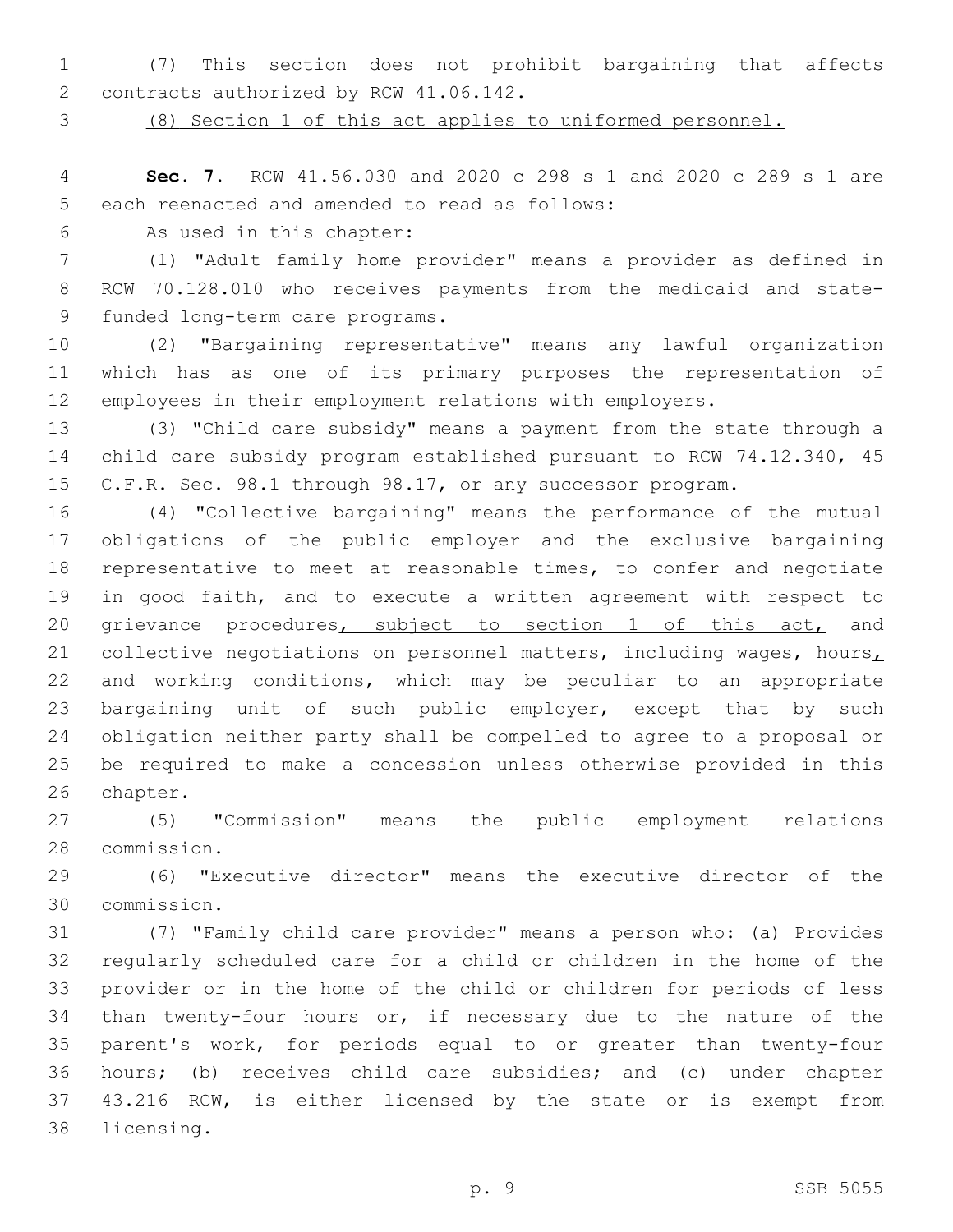(8) "Fish and wildlife officer" means a fish and wildlife officer as defined in RCW 77.08.010 who ranks below lieutenant and includes officers, detectives, and sergeants of the department of fish and wildlife.4

 (9) "Individual provider" means an individual provider as defined in RCW 74.39A.240(3) who, solely for the purposes of collective bargaining, is a public employee as provided in RCW 74.39A.270.

 (10) "Institution of higher education" means the University of Washington, Washington State University, Central Washington University, Eastern Washington University, Western Washington University, The Evergreen State College, and the various state 12 community colleges.

 (11)(a) "Language access provider" means any independent contractor who provides spoken language interpreter services, whether 15 paid by a broker, language access agency, or the respective 16 department:

 (i) For department of social and health services appointments, department of children, youth, and families appointments, medicaid enrollee appointments, or who provided these services on or after 20 January 1, 2011, and before June 10, 2012;

 (ii) For department of labor and industries authorized medical and vocational providers who provided these services on or after 23 January 1, 2019; or

 (iii) For state agencies who provided these services on or after 25 January 1, 2019.

 (b) "Language access provider" does not mean a manager or 27 employee of a broker or a language access agency.

 (12) "Public employee" means any employee of a public employer except any person (a) elected by popular vote, or (b) appointed to office pursuant to statute, ordinance or resolution for a specified term of office as a member of a multimember board, commission, or committee, whether appointed by the executive head or body of the public employer, or (c) whose duties as deputy, administrative assistant or secretary necessarily imply a confidential relationship to (i) the executive head or body of the applicable bargaining unit, or (ii) any person elected by popular vote, or (iii) any person appointed to office pursuant to statute, ordinance or resolution for a specified term of office as a member of a multimember board, commission, or committee, whether appointed by the executive head or body of the public employer, or (d) who is a court commissioner or a

p. 10 SSB 5055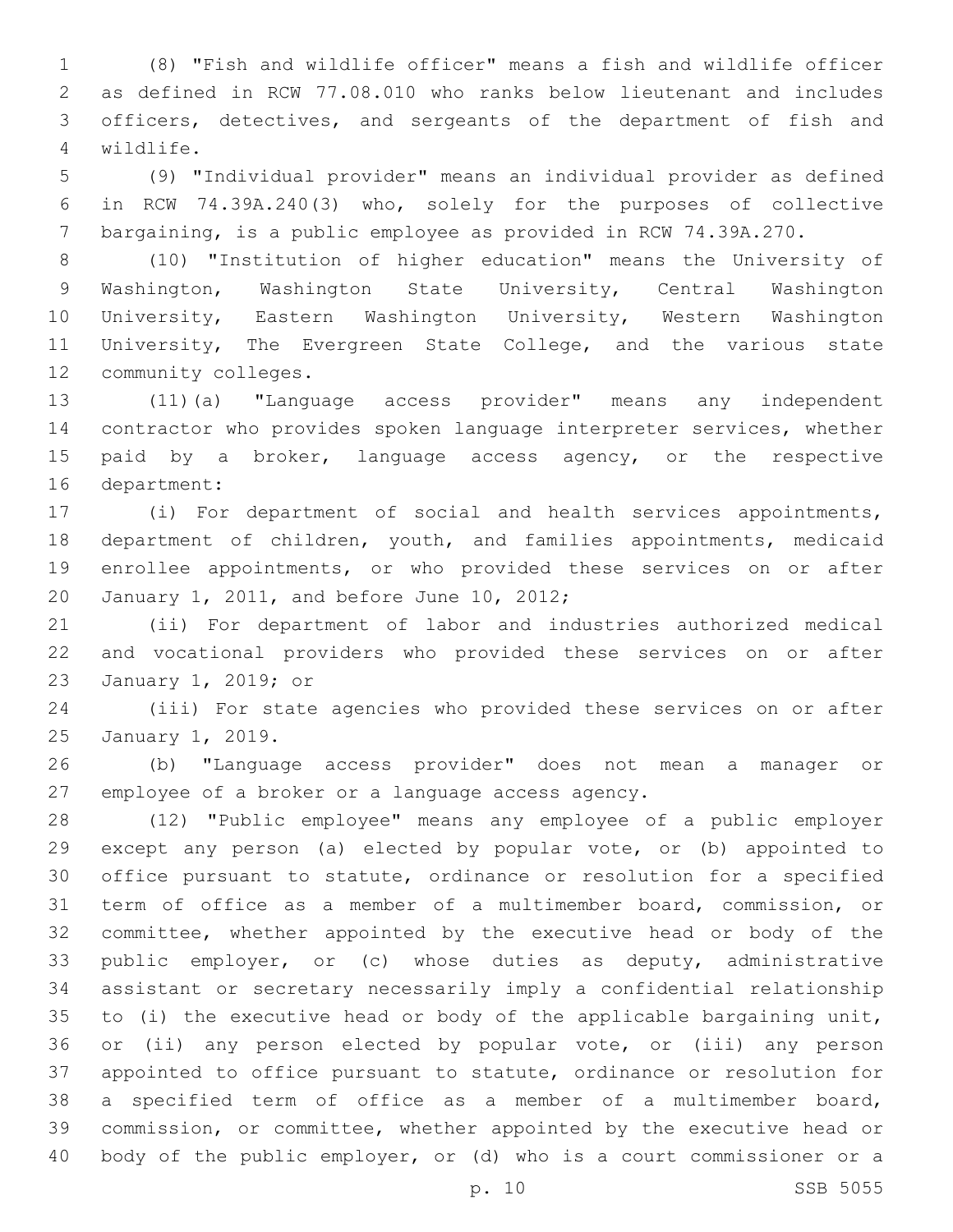court magistrate of superior court, district court, or a department of a district court organized under chapter 3.46 RCW, or (e) who is a personal assistant to a district court judge, superior court judge, or court commissioner. For the purpose of (e) of this subsection, no more than one assistant for each judge or commissioner may be 6 excluded from a bargaining unit.

 (13) "Public employer" means any officer, board, commission, council, or other person or body acting on behalf of any public body governed by this chapter, or any subdivision of such public body. For 10 the purposes of this section, the public employer of district court or superior court employees for wage-related matters is the respective county legislative authority, or person or body acting on behalf of the legislative authority, and the public employer for nonwage-related matters is the judge or judge's designee of the 15 respective district court or superior court.

 (14) "Uniformed personnel" means: (a) Law enforcement officers as defined in RCW 41.26.030 employed by the governing body of any city or town with a population of two thousand five hundred or more and law enforcement officers employed by the governing body of any county with a population of ten thousand or more; (b) correctional employees who are uniformed and nonuniformed, commissioned and noncommissioned security personnel employed in a jail as defined in RCW 70.48.020(9), by a county with a population of seventy thousand or more, in a correctional facility created under RCW 70.48.095, or in a detention facility created under chapter 13.40 RCW that is located in a county with a population over one million five hundred thousand, and who are trained for and charged with the responsibility of controlling and maintaining custody of inmates in the jail and safeguarding inmates from other inmates; (c) general authority Washington peace officers as defined in RCW 10.93.020 employed by a port district in a county with a population of one million or more; (d) security forces established under RCW 43.52.520; (e) firefighters as that term is defined in RCW 41.26.030; (f) employees of a port district in a county with a population of one million or more whose duties include crash fire rescue or other firefighting duties; (g) employees of fire departments of public employers who dispatch exclusively either fire or emergency medical services, or both; (h) employees in the several classes of advanced life support technicians, as defined in RCW 18.71.200, who are employed by a public employer; or (i) court 40 marshals of any county who are employed by, trained for, and

```
p. 11 SSB 5055
```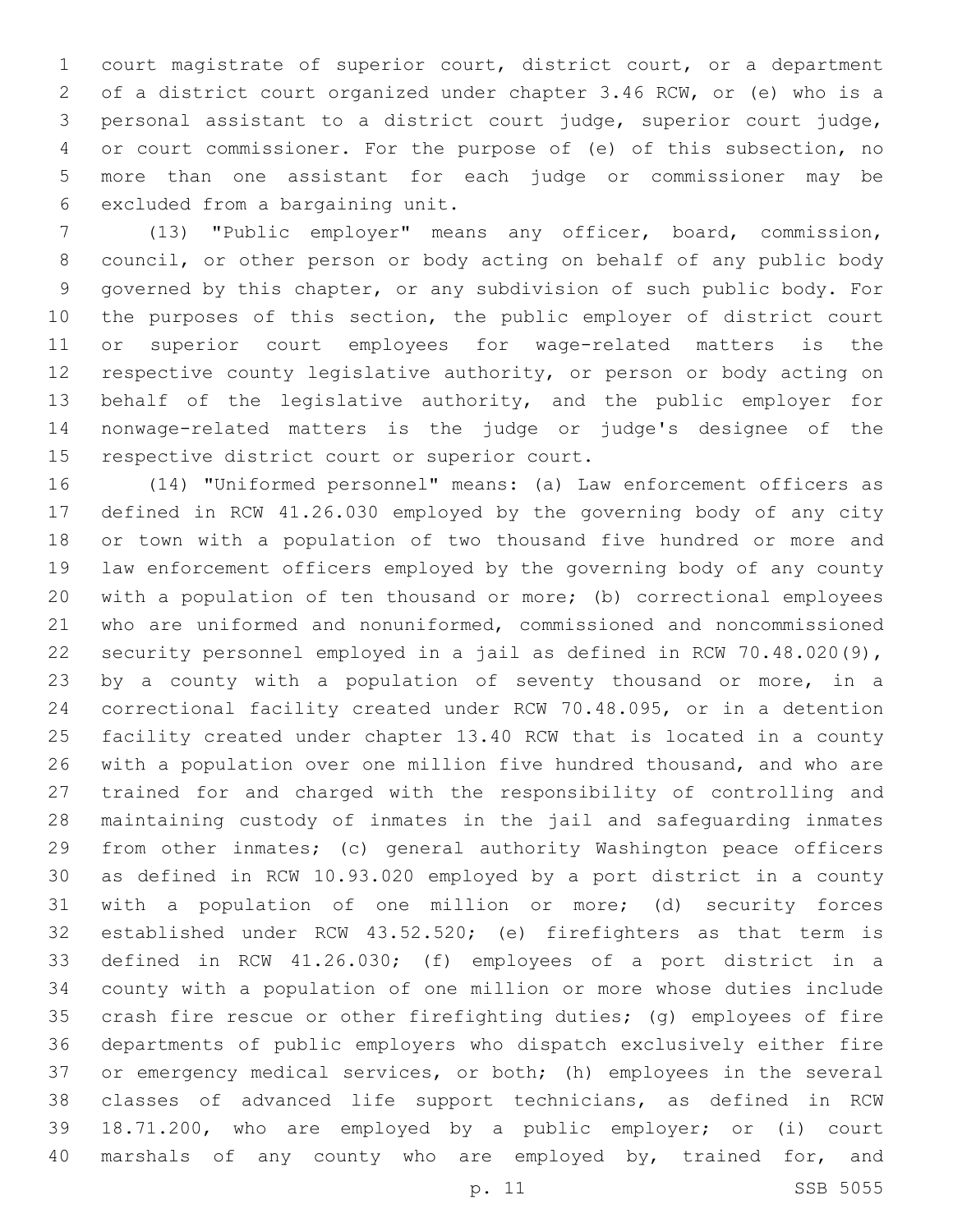commissioned by the county sheriff and charged with the responsibility of enforcing laws, protecting and maintaining security in all county-owned or contracted property, and performing any other duties assigned to them by the county sheriff or mandated by judicial 5 order.

 **Sec. 8.** RCW 41.80.030 and 2002 c 354 s 304 are each amended to 7 read as follows:

 (1) The parties to a collective bargaining agreement shall reduce the agreement to writing and both shall execute it.

 (2) ((A)) Except as provided in section 1 of this act and RCW 11 41.80.020, a collective bargaining agreement shall contain provisions 12 that:

 (a) Provide for a grievance procedure that culminates with final and binding arbitration of all disputes arising over the interpretation or application of the collective bargaining agreement and that is valid and enforceable under its terms when entered into 17 in accordance with this chapter; and

 (b) Require processing of disciplinary actions or terminations of employment of employees covered by the collective bargaining agreement entirely under the procedures of the collective bargaining agreement. Any employee, when fully reinstated, shall be guaranteed 22 all employee rights and benefits, including back pay, sick leave, vacation accrual, and retirement and federal old age, survivors, and disability insurance act credits, but without back pay for any period 25 of suspension.

 (3)(a) If a collective bargaining agreement between an employer and an exclusive bargaining representative is concluded after the termination date of the previous collective bargaining agreement between the employer and an employee organization representing the same bargaining units, the effective date of the collective bargaining agreement may be the day after the termination of the previous collective bargaining agreement, and all benefits included in the new collective bargaining agreement, including wage or salary increases, may accrue beginning with that effective date.

 (b) If a collective bargaining agreement between an employer and an exclusive bargaining representative is concluded after the termination date of the previous collective bargaining agreement between the employer and the exclusive bargaining representative representing different bargaining units, the effective date of the

p. 12 SSB 5055